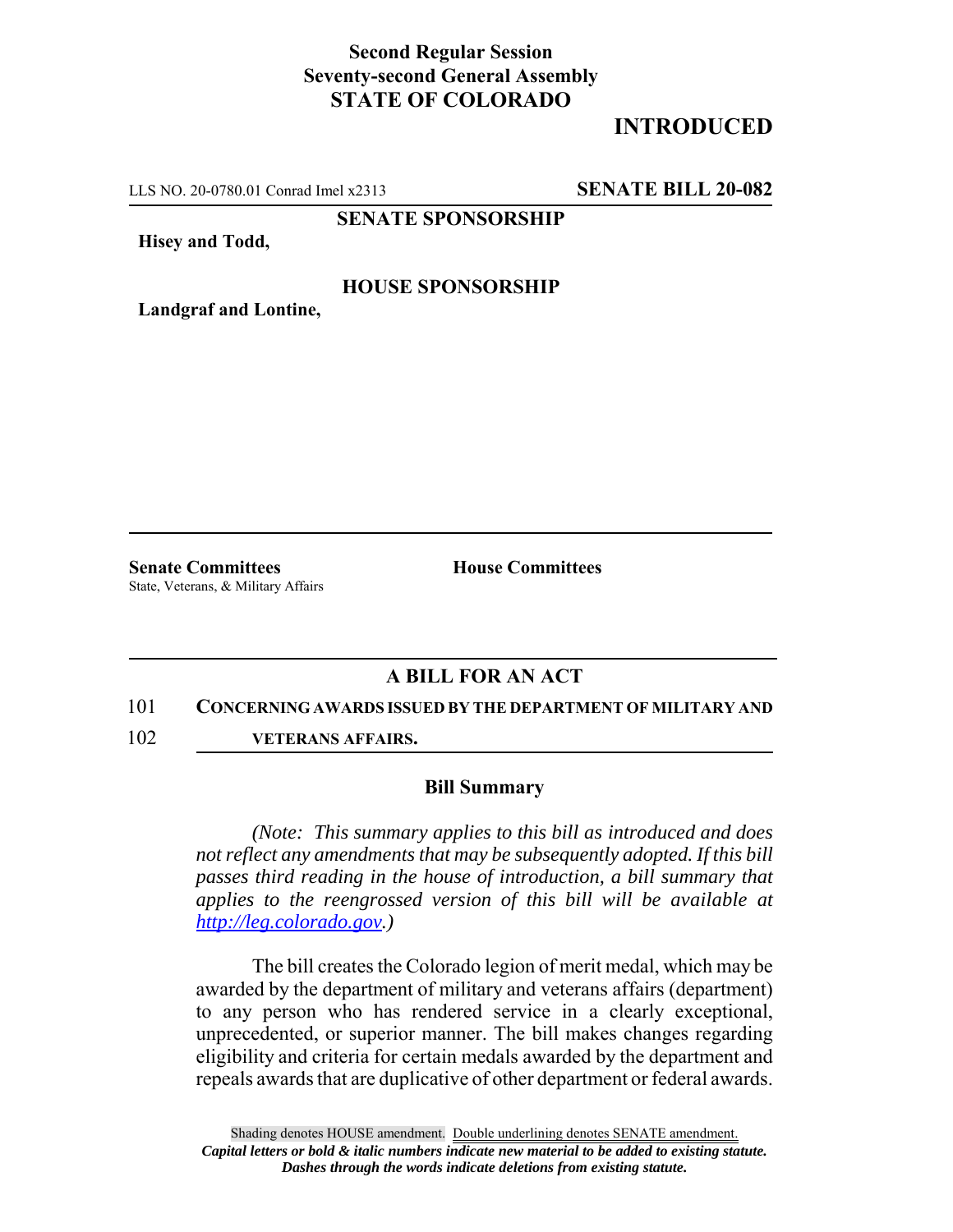*Be it enacted by the General Assembly of the State of Colorado:*

 **SECTION 1.** In Colorado Revised Statutes, **repeal** 28-3-1201 as follows:

 **28-3-1201. Long service medal.** A medal, designated as the "long service medal", shall be awarded each officer and enlisted person of the National Guard of Colorado who has served honestly and faithfully in any organization or department of the National Guard of Colorado, in state or federal service, for a period of ten years, not necessarily consecutive, and, for every period of five years thereafter, there shall be awarded a suitable 10 bar to be worn on the ribbon of the medal.

 **SECTION 2.** In Colorado Revised Statutes, **amend** 28-3-1202 as follows:

 **28-3-1202. Meritorious conduct medal.** THE DEPARTMENT MAY 14 AWARD a medal, designated as the "meritorious conduct medal", shall be awarded each officer and enlisted person of the National Guard of 16 Colorado who, when on an active duty status not in the TO ANY PERSON SERVING IN ANY CAPACITY IN OR WITH THE DEPARTMENT, INCLUDING IN OR WITH THE COLORADO NATIONAL GUARD, WHO, WHEN ON ANY DUTY STATUS EXCEPT federal service, distinguishes himself or herself by 20 extraordinary heroism or has endangered his or her life in BY saving the 21 lives of others LIFE OF ANOTHER BY PHYSICAL ACTION OR BY PROVIDING SUBSTANTIAL MEDICAL TREATMENT OF AN INJURY THAT, HAD TREATMENT NOT BEEN ADMINISTERED, WOULD HAVE RESULTED IN THE PERSON'S DEATH. A SECOND OR SUBSEQUENT AWARD IS DENOTED BY A BRONZE OAK-LEAF CLUSTER.

**SECTION 3.** In Colorado Revised Statutes, **amend** 28-3-1203 as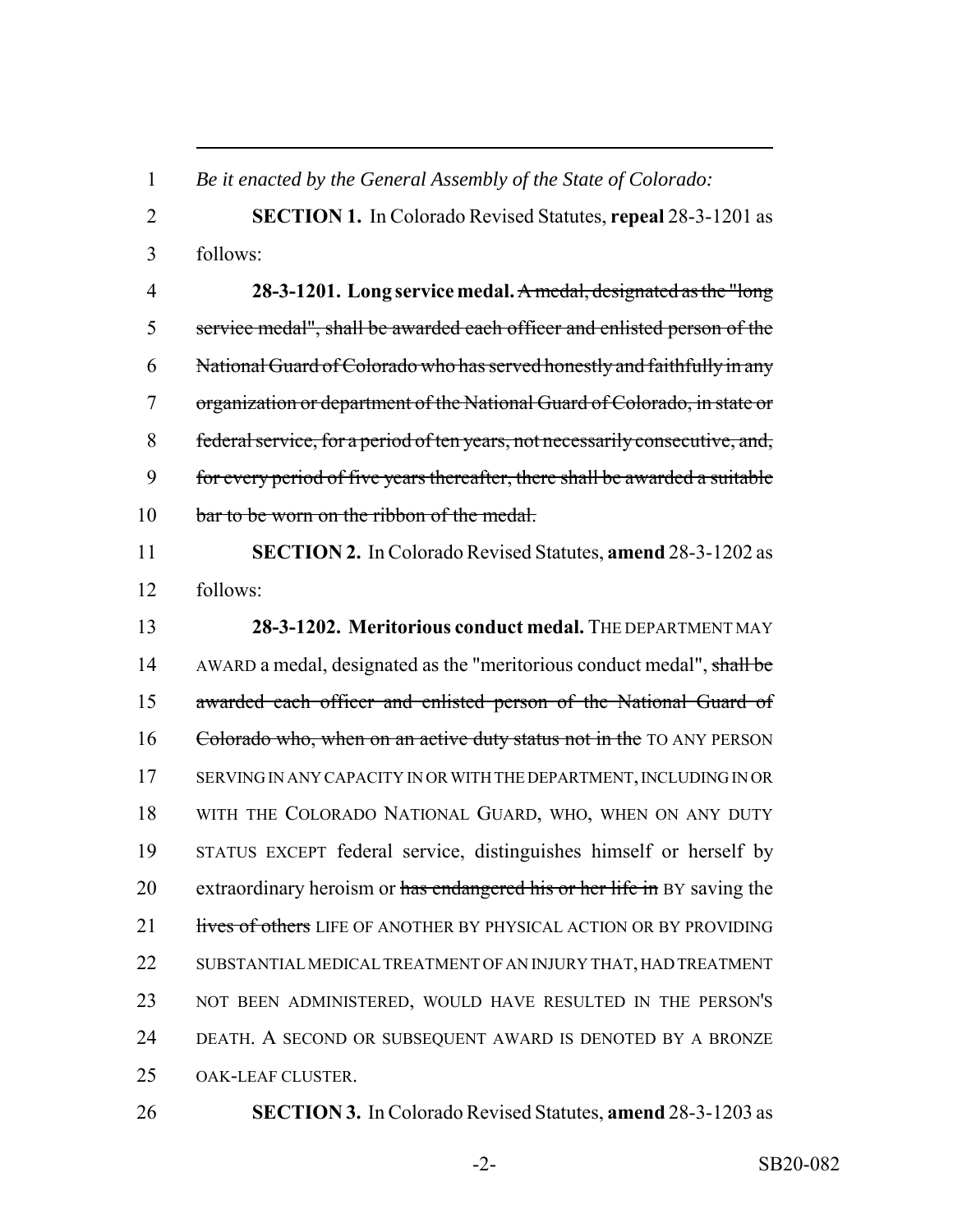follows:

 **28-3-1203. Meritorious service medal.** THE DEPARTMENT MAY AWARD a medal, designated as the "meritorious service medal", shall be 4 awarded TO any person serving in any capacity in or with, the National 5 Guard of Colorado who OR ANY PERSON ACTING IN SUPPORT OF, ANY DIVISION OR OFFICE OF THE DEPARTMENT, INCLUDING THE COLORADO NATIONAL GUARD, WHO, WHEN ON ANY DUTY STATUS EXCEPT FEDERAL SERVICE, distinguishes himself or herself by exceptionally meritorious 9 service for the state of Colorado TO THE DEPARTMENT. **SECTION 4.** In Colorado Revised Statutes, **amend** 28-3-1204 as follows: **28-3-1204. Active service medal.** THE DEPARTMENT MAY AWARD 13 a medal, designated as the "active service medal", shall be awarded to any 14 person WHO IS NOT A MEMBER OF THE MILITARY AND who is serving with or has served with the National Guard of Colorado in any campaign or

16 period of federal active duty under call or order of the president of the United States. This medal shall be awarded pursuant to regulations issued 18 by the adjutant general. A clasp showing the dates only of such active 19 service will be worn on the ribbon of the medal, and there shall be one 20 clasp for each separate period of active service. IN OR WITH ANY DIVISION OR OFFICE OF THE DEPARTMENT, INCLUDING IN THE COLORADO NATIONAL 22 GUARD IN STATE OR FEDERAL SERVICE, FOR A PERIOD OF TEN YEARS. THE TEN YEARS OF SERVICE DO NOT NEED TO BE CONSECUTIVE. FOR EACH SUBSEQUENT PERIOD OF TEN YEARS OF SERVICE, THE DEPARTMENT MAY AWARD THE INDIVIDUAL A BRONZE KNOT TO BE WORN ON THE RIBBON OF THE MEDAL.

**SECTION 5.** In Colorado Revised Statutes, **add** 28-3-1204.5 as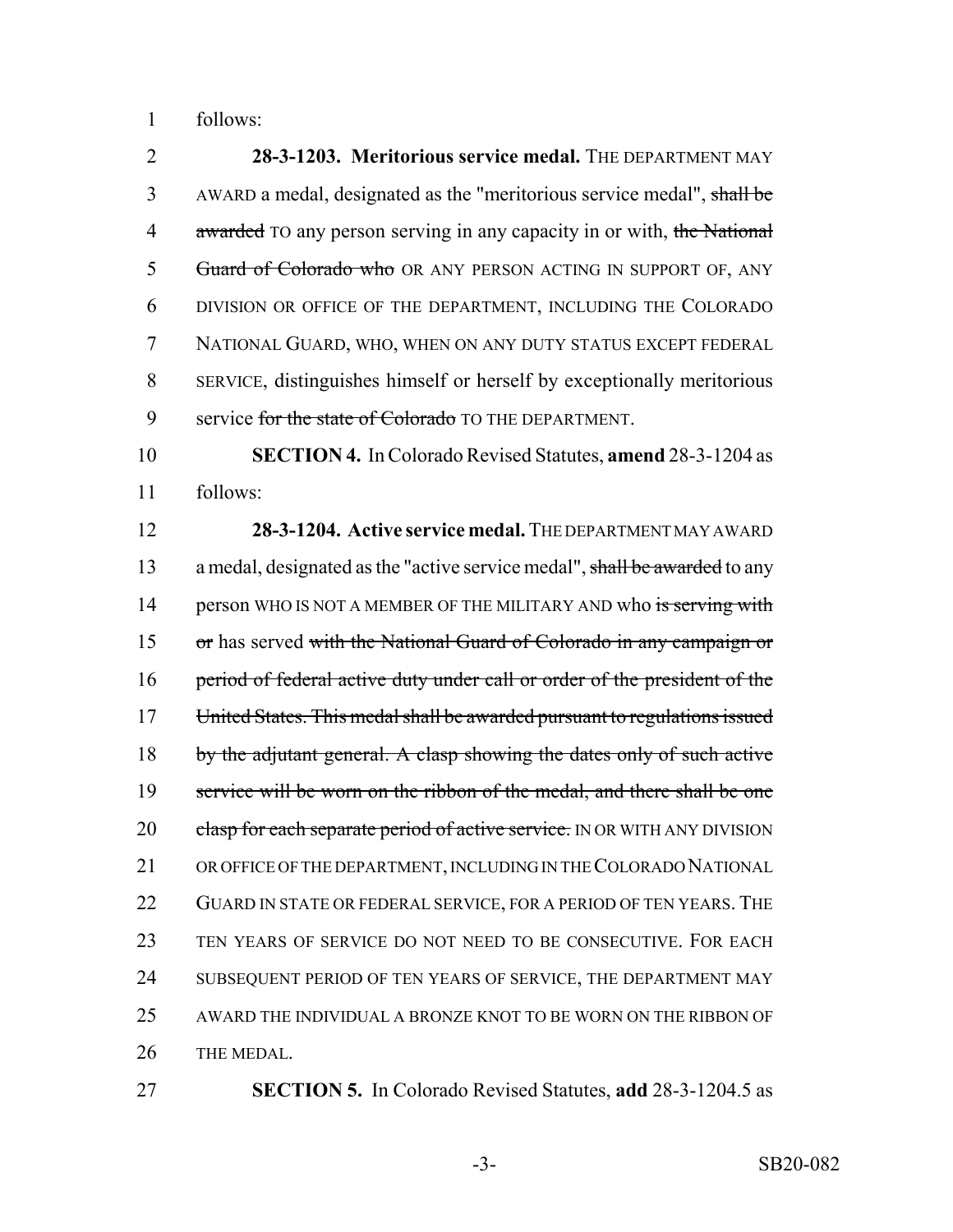follows:

 **28-3-1204.5. Colorado legion of merit medal.** (1) (a) THE DEPARTMENT MAY AWARD A MEDAL, DESIGNATED AS THE "COLORADO LEGION OF MERIT MEDAL", TO ANY MEMBER OF THE DEPARTMENT, INCLUDING THE COLORADO NATIONAL GUARD, WHO HAS RENDERED SERVICE IN A CLEARLY EXCEPTIONAL, UNPRECEDENTED, OR SUPERIOR MANNER IN SUPPORT OF THE DEPARTMENT AND WHO HAS SERVED IN A POSITION OF SENIOR LEADERSHIP OR SENIOR COMMAND, HAS DEMONSTRATED SIGNIFICANT RESPONSIBILITY, SERVED IN A POSITION OF EXTREMELY DIFFICULT DUTY, OR WAS A KEY INDIVIDUAL IN MISSION OR DUTY SUCCESS.

 (b) THE DEPARTMENT MAY PRESENT THE COLORADO LEGION OF MERIT MEDAL UPON THE MEMBER'S RETIREMENT OR THE COMPLETION OF ANY ASSIGNMENT, MISSION, OR SERVICE.

 (2) THE ADJUTANT GENERAL MAY AWARD THE COLORADO LEGION OF MERIT MEDAL TO A PERSON WHO IS NOT A MEMBER OF THE DEPARTMENT WHO HAS RENDERED SERVICE IN A CLEARLY EXCEPTIONAL, UNPRECEDENTED, OR SUPERIOR MANNER IN SUPPORT OF THE DEPARTMENT. **SECTION 6.** In Colorado Revised Statutes, **amend** 28-3-1205 as follows:

 **28-3-1205. Lapel button.** THE DEPARTMENT SHALL, UPON REQUEST AND WITHOUT COST, GIVE a lapel button denoting membership 23 in the Colorado National Guard shall be given without cost to every ANY actively participating officer and enlisted person.

 **SECTION 7.** In Colorado Revised Statutes, **repeal** 28-3-1208 as follows:

**28-3-1208. Noncommissioned officer/soldier/airman of the**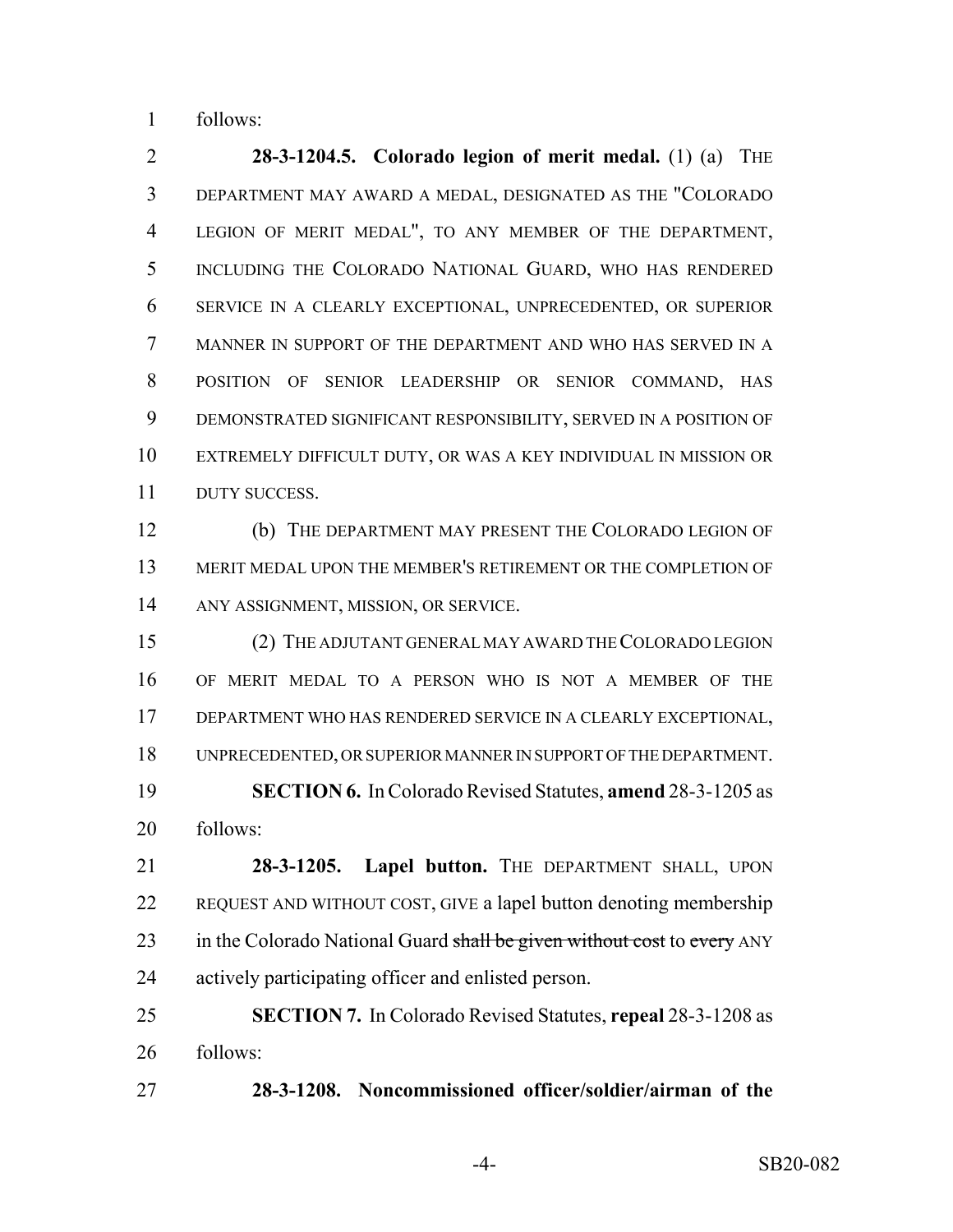**year ribbon.** (1) A ribbon, designated as the "noncommissioned 2 officer/soldier/airman of the year ribbon", shall be awarded each year to five members of the National Guard of Colorado selected through both 4 the Army and air command channels. The five recipients shall be as follows: (a) An Army noncommissioned officer; (b) An Army enlisted soldier; (c) An air senior noncommissioned officer; (d) An air noncommissioned officer; and  $(e)$  An airman. **SECTION 8.** In Colorado Revised Statutes, **repeal** 28-3-1213 as follows: **28-3-1213. Foreign deployment service ribbon.** A ribbon, designated as the "foreign deployment service ribbon", shall be awarded to any member of the National Guard of Colorado who has satisfactorily 16 served the state and nation on a deployment to a foreign country for a 17 continuous period of at least four days. **SECTION 9.** In Colorado Revised Statutes, **repeal** 28-3-1214 as follows: **28-3-1214. State mobilization support ribbon.** A ribbon, designated as the "state mobilization support ribbon", shall be awarded to 22 members of the National Guard of Colorado and other persons or organizations who have, through their own outstanding and exemplary 24 actions, attitude, efforts, and service, supported the mobilization of units of the National Guard of Colorado when called to serve their country. These actions may include support in returning units to state control upon 27 demobilization.